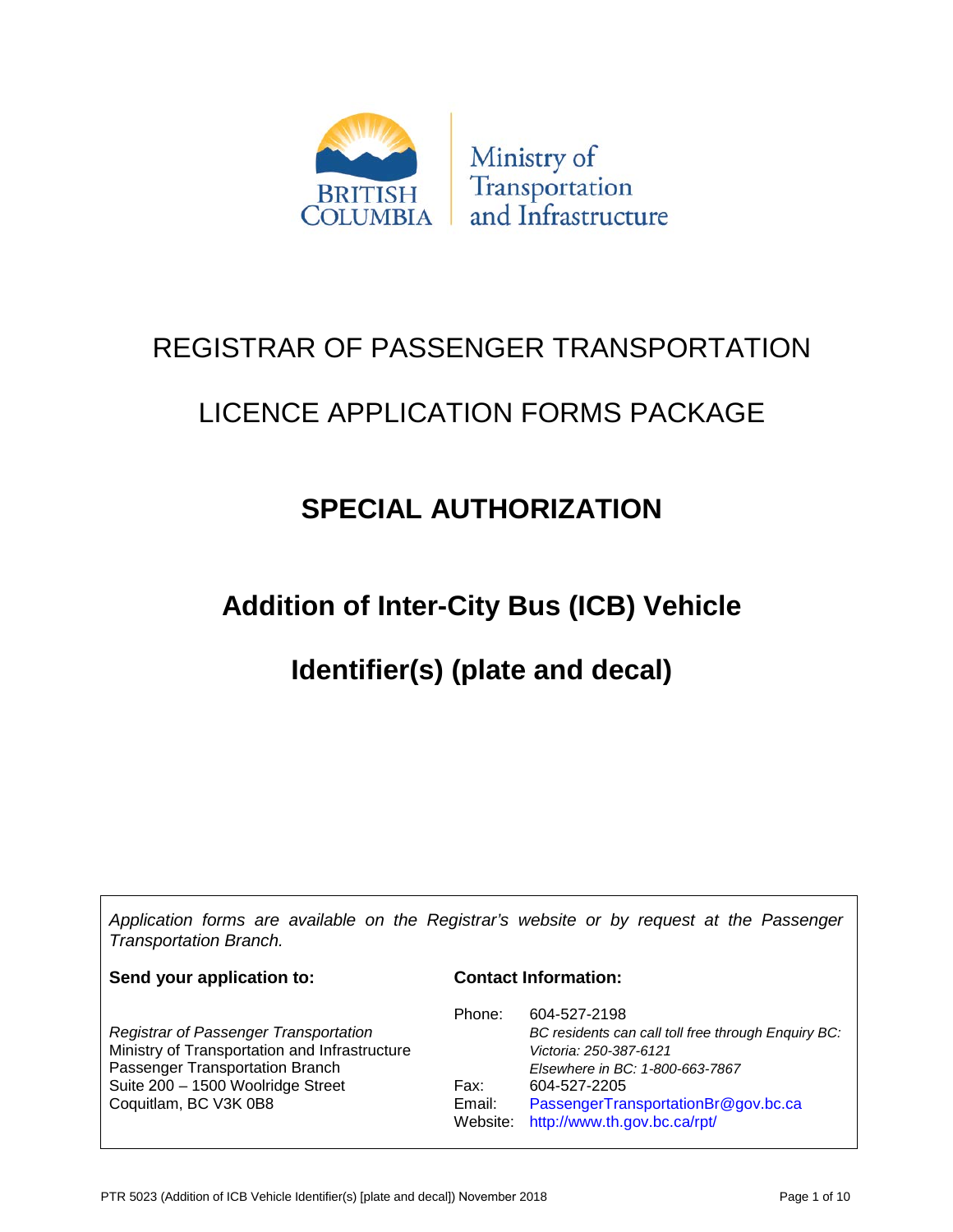## **Use this application package (PTR 5023) to apply for**

### **Addition of Inter-City Bus Vehicle(s) only**

Application forms packages for other Special Authorization applications:

- Special Authorization (PDVs or ICBs) Form PTR 5010
- Transfer a Licence with Special Authorization (PDVs and/or ICBs) Form PTR 5025
- Change PDV Rates or Rules Form PTR 5026

These packages are available on the Registrar's website or by request at the Passenger Transportation Branch (PT Branch).

### **Identifier(s) Fee**

The Identifier(s) fee is:

- \$100 for each identifier (plate and decal) requested
- payable to the Minister of Finance (in Canadian funds only)
- payable by cheque, money order or credit card

*Note: If you pay with a credit card*

- Do not send credit card information with your application.
- Check the "Credit Card" box in Section 4 of the application (Form PTR5023).
- After your application for additional vehicle(s) is approved by the Registrar, Passenger Transportation, a PT Branch staff will contact you by telephone to request your credit card information and authorization.

### **Collection of Personal Information**

Personal information is collected by the Ministry of Transportation and Infrastructure – Passenger Transportation Branch under section 26(c) of the Freedom of Information and Protection of Privacy Act (FOIPPA) for administering and enforcing the Passenger Transportation Act and Passenger Transportation Regulation. Should you have any questions about the collection of this personal information please contact: Registrar, Passenger Transportation Branch, 200 – 1500 Woolridge St. Coquitlam BC, [604-527-2198, passengertransportation](mailto:passengertransportationbr@gov.bc.ca)br@gov.bc.ca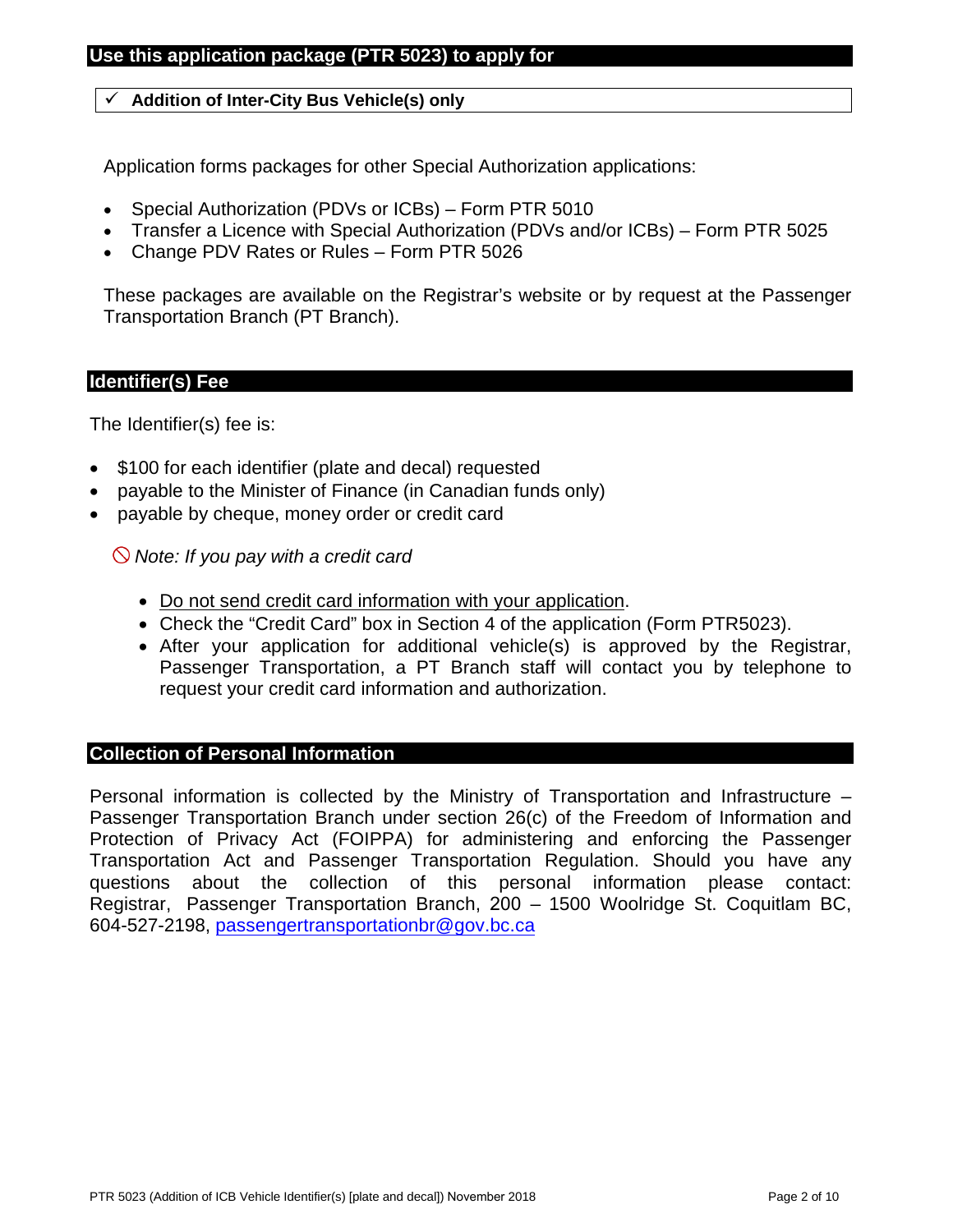#### **Legislation and Regulations**

The legislation and regulations referred to in this application package are subject to amendment and judicial interpretation.

Unofficial versions of the *Passenger Transportation Act* and Passenger Transportation Regulations are available on the Passenger Transportation Registrar's website at [http://www.th.gov.bc.ca/rpt/.](http://www.th.gov.bc.ca/rpt/) The versions available on the Registrar's website may not reflect recent amendments to the legislation and should not be relied upon as an accurate statement of the existing laws. Official versions of the legislation (and regulations) may be obtained from:

| <b>Crown Publications</b> | Telephone: | 250-386-4636              |
|---------------------------|------------|---------------------------|
| 521 Fort Street           |            |                           |
| Victoria BC V8W 1E7       | Website:   | http://www.crownpub.bc.ca |

The *Motor Vehicle Transport Act, 1987 (Canada)* is available on the Department of Justice Canada's website at [http://laws.justice.gc.ca/eng/AnnualStatutes/2001\\_13/FullText.html](http://laws.justice.gc.ca/eng/AnnualStatutes/2001_13/FullText.html) or a copy may be obtained from:

| Department of Justice Canada      | Communications Branch (General Inquiries): |              |  |
|-----------------------------------|--------------------------------------------|--------------|--|
| 284 Wellington Street             | Telephone:                                 | 613-957-4222 |  |
| Ottawa, Ontario<br>Canada K1A 0H8 | TDD/TTY:                                   | 613-992-4556 |  |
|                                   | Fax:                                       | 613-954-0811 |  |

### **Roles and Responsibilities**

The **Passenger Transportation Board** (Board) and the **Registrar of Passenger Transportation** (Registrar) are separate entities with distinct responsibilities under the *Passenger Transportation Act* and the *Motor Vehicle Transport Act, 1987 (Canada)*.

In the PT Branch's office, the **Registrar** accepts all applications (including those which require Board approval), verifies safety requirements for vehicles proposed for licensing and issues all licences. The Registrar is also responsible for initiating compliance and enforcement actions against both licensed and unlicensed operators. Registrar *Rules of Practice and Procedure* can be viewed on the Registrar's website at <http://www.th.gov.bc.ca/rpt/> or a copy can be requested from the PT Branch.

The **Board** is an independent tribunal in British Columbia established under the *Passenger Transportation Act*. The Board's primary responsibility is to make decisions on applications relating to the licensing of passenger directed vehicles (e.g. taxis, limousines, shuttle vans) and inter-city buses in British Columbia. Board *Rules of Practice & Procedure* and *Operational Policies* can be viewed on the Board's website at<http://www.ptboard.bc.ca/> or copies can be requested from the Board at 250-953-3777.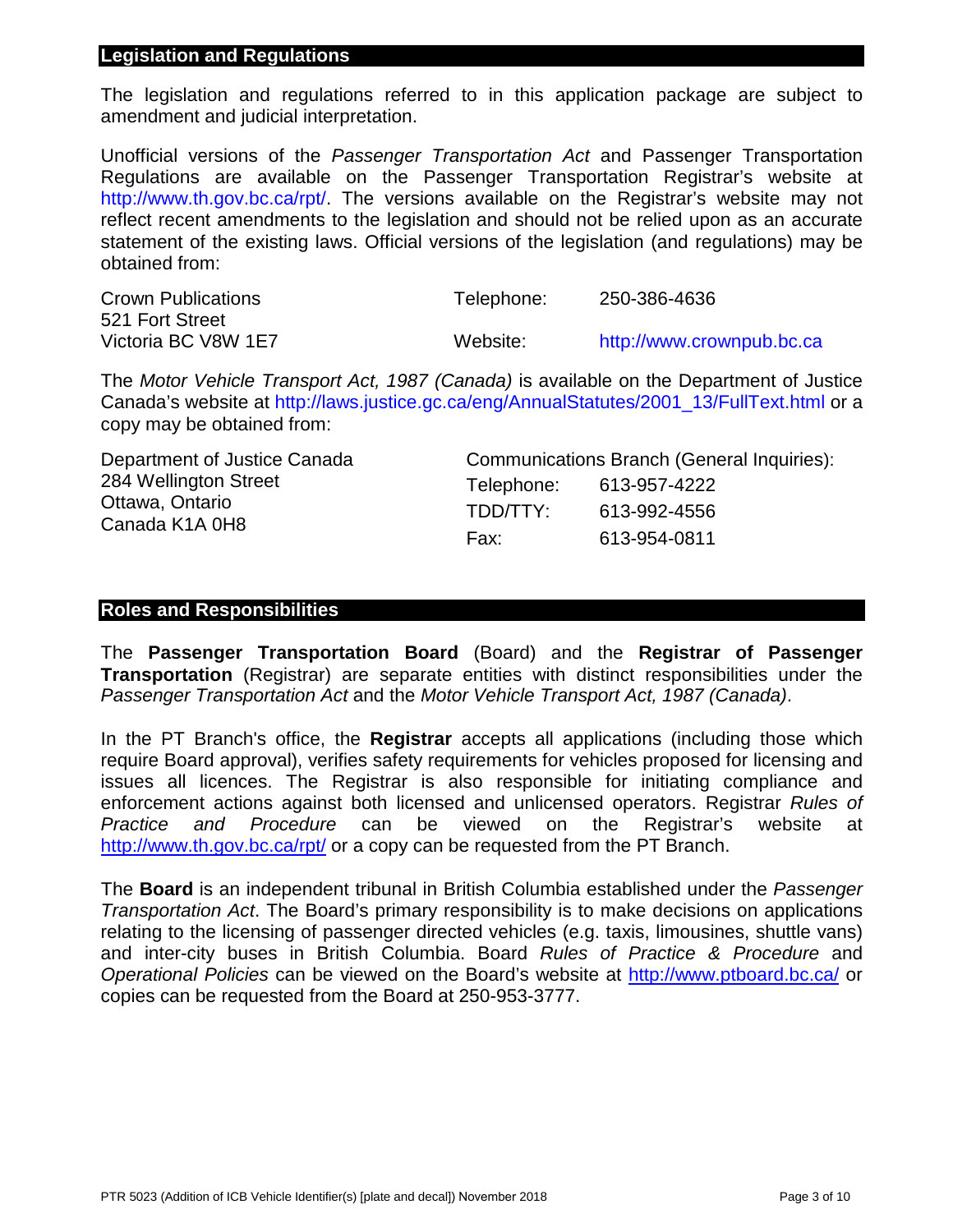#### **Application Process Overview**

Application materials are sent to the PT Branch. The PT Branch reviews the materials to confirm that they are complete. You will be contacted by a Branch staff member if your application is incomplete.

### **Registrar of Passenger Transportation Forms and Information Requirements**

#### **1. Basic Registrar Application Requirements**

All applicants are required to submit the following:

a) Special Authorization Application for Additional Inter-City bus Vehicle(s)

Form PTR 5023 is included in this application package.

b) Proposed Vehicle Information – A brief description of the vehicle(s) you plan to use – e.g. year, make, model and passenger carrying capacity (excluding the driver).

Note: Applicants are advised to delay the purchase, lease, or rental of vehicle(s) until after approval is obtained for the application.

If you have already purchased or leased vehicle(s), complete and submit:

• Commercial Vehicle Safety Compliance Declaration – Form PTR 5005B (included in this application package).

#### c) Signing Authority

Form PTR 5002 is included in this application package.

The PT Branch keeps specimen signatures on file for all signatories and persons who will be in contact with the PT Branch regarding passenger transportation matters.

*Note: This requirement does not apply if there are no changes to the Signing Authority form currently on file with the PT Branch.*

d) Agent Letter of Authorization (if applicable)

If the applicant has hired an agent to prepare their application, the PT Branch requires a letter signed by the applicant authorizing the agent to act on their behalf.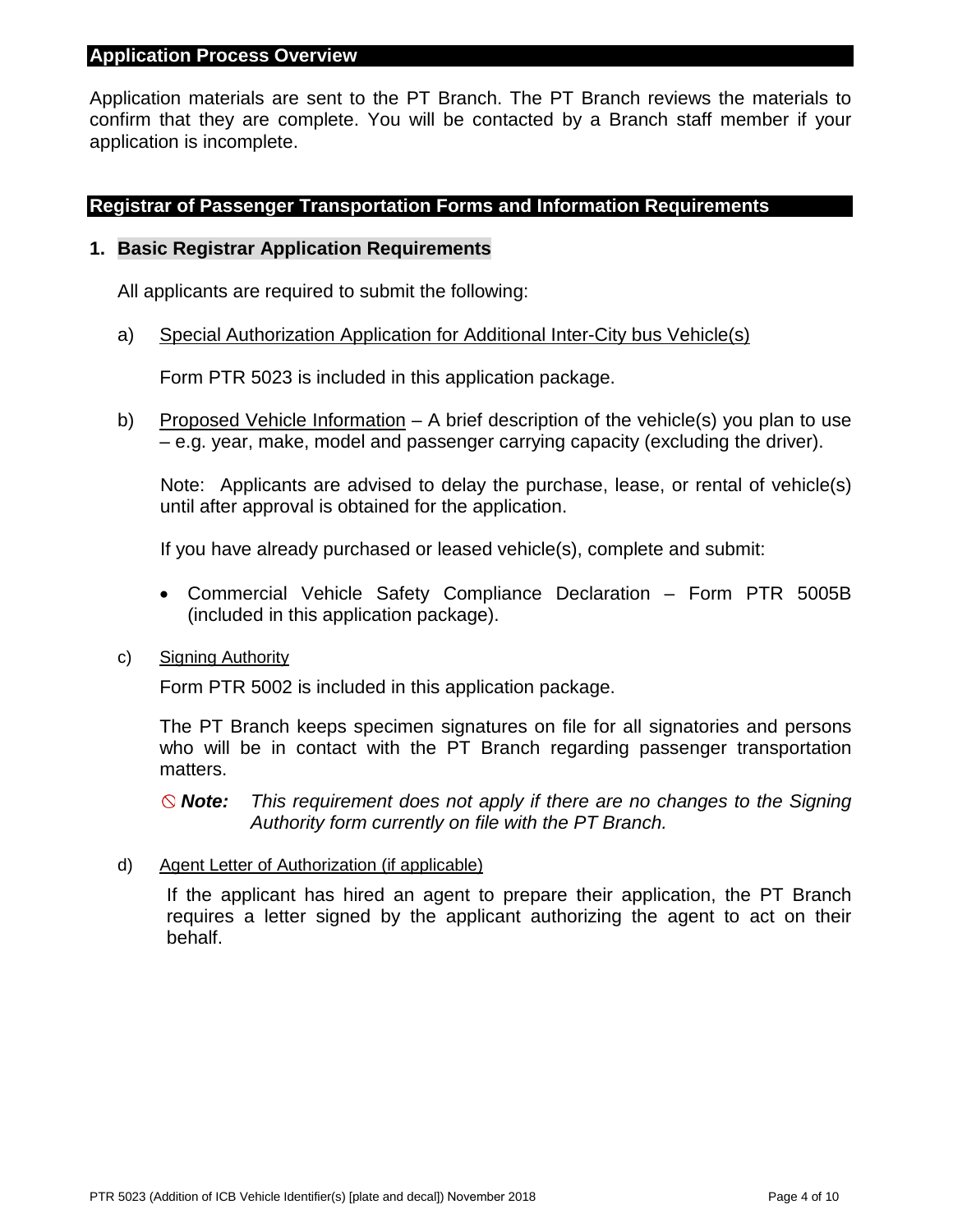### **2. Vehicle(s) Information**

#### **If vehicles have been purchased, leased or rented, you have included:**

#### Vehicle(s) base plated in BC

- a) I have attached photocopy(ies) of current vehicle registration(s) "Owner's Certificate(s) of Insurance and Licence/Vehicle Registration" that:
	- i) show the vehicle(s) to be licensed/registered in the correct I.C.B.C. insurance category;
	- ii) show the vehicle(s) to be classified as "commercial type"; and
	- iii) display the correct seating capacity.
- b) I have attached photocopy(ies) of the Commercial Vehicle Inspection Report(s) (CVIP), Form MV3104, that verify the vehicle(s) have been inspected and passed by an approved vehicle inspection facility (Please note, inspections are required to be performed on a semi-annual basis unless your operation is part of a preventative maintenance program).

#### Vehicle(s) base plated outside of BC

- a) I have attached photocopy(ies) of current vehicle insurance showing the vehicle(s) are properly licensed and insured as commercial passenger vehicles and are displaying the correct seating capacity.
- b) I have attached photocopy(ies) of mechanical inspection report(s) that verify the vehicle(s) have been inspected and passed by an approved vehicle inspection facility. (Please note that semi-annual inspections are a requirement in BC).
- c) I have already purchased, leased or rented vehicle(s). The vehicle(s) are registered (base plated) outside of British Columbia.

I have attached a copy of my valid **BC Insurance Filing letter issued by the Insurance** Corporation of British Columbia; **OR**

I do not have a BC Insurance Filing letter issued by the Insurance Corporation of British Columbia. I have attached a written statement to explain how I intend to meet motor vehicle liability insurance requirements. For example, prior to entering British Columbia I will contact the Provincial Permit Centre\* to purchase a non-resident single commercial vehicle permit (NRSCV) or a non-resident quarterly commercial vehicle permit (NRQCV) that includes insurance.

*For further information on British Columbia Financial Responsibility (BC Insurance Filing) please call 604-443-4624 or Toll Free 1-800-665-4336.*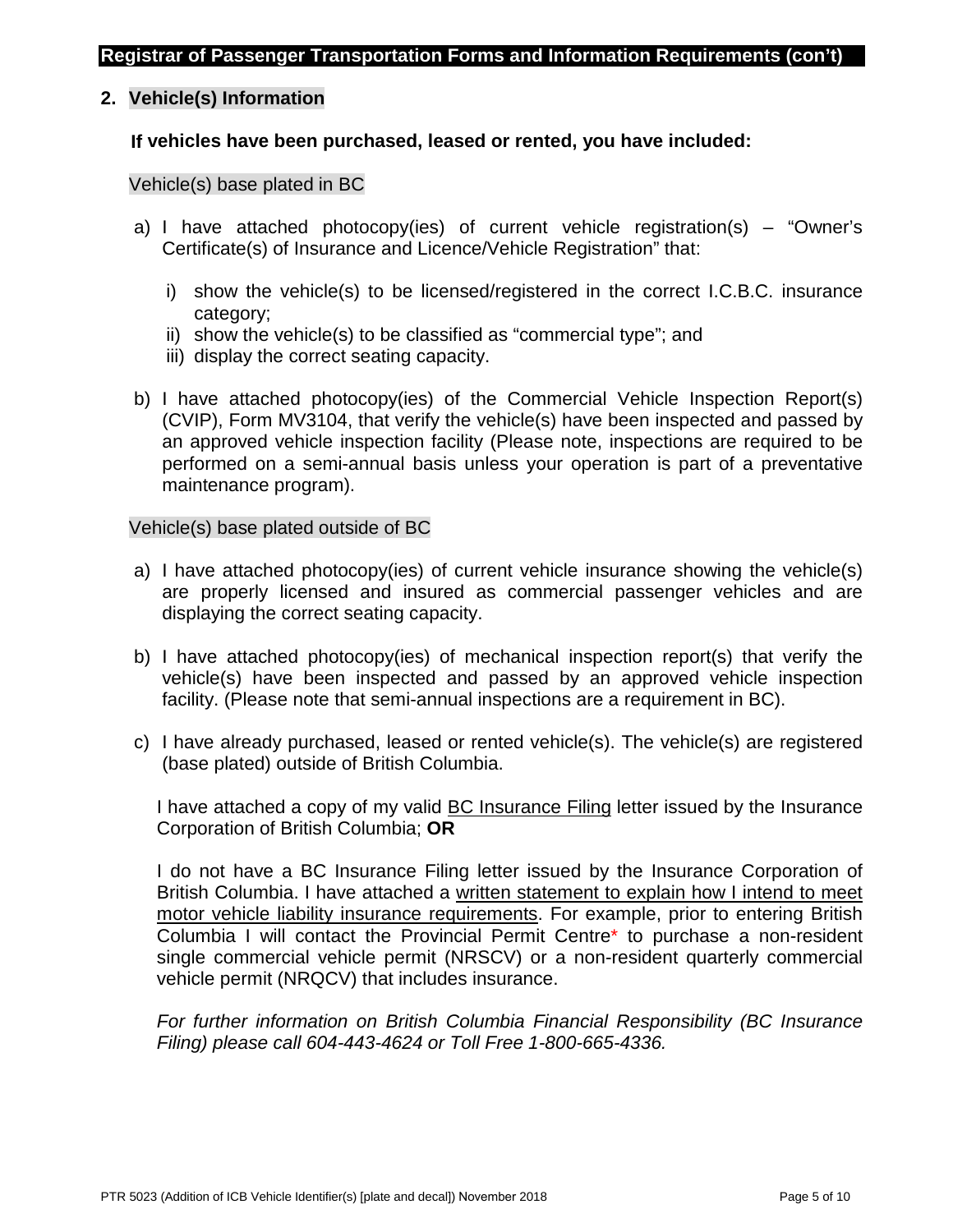#### **Registrar of Passenger Transportation Forms and Information Requirements (con't)**

d) I have already purchased, leased or rented vehicle(s). The vehicle(s) are registered (base plated) outside of British Columbia. I have attached a copy of the apportioned cab card for each vehicle showing proof that the vehicle is licensed under the International Registration Plan (IRP) to operate in British Columbia; **OR**

The vehicle(s) are not registered with IRP. I have attached a written statement to explain how I intend to pay British Columbia vehicle licensing fees. For example, prior to entering British Columbia I will contact the Provincial Permit Centre\* to purchase a non-resident single commercial vehicle permit (NRSCV) or a non-resident quarterly commercial vehicle permit (NRQCV).

*For further information on IRP please call your local IRP office.*

## \* **Provincial Permit Centre Contact Information:**

Phone (Toll Free): 1-800-559-9688

Web: [http://www.th.gov.bc.ca/cvse/permit\\_centre.htm](http://www.th.gov.bc.ca/cvse/permit_centre.htm)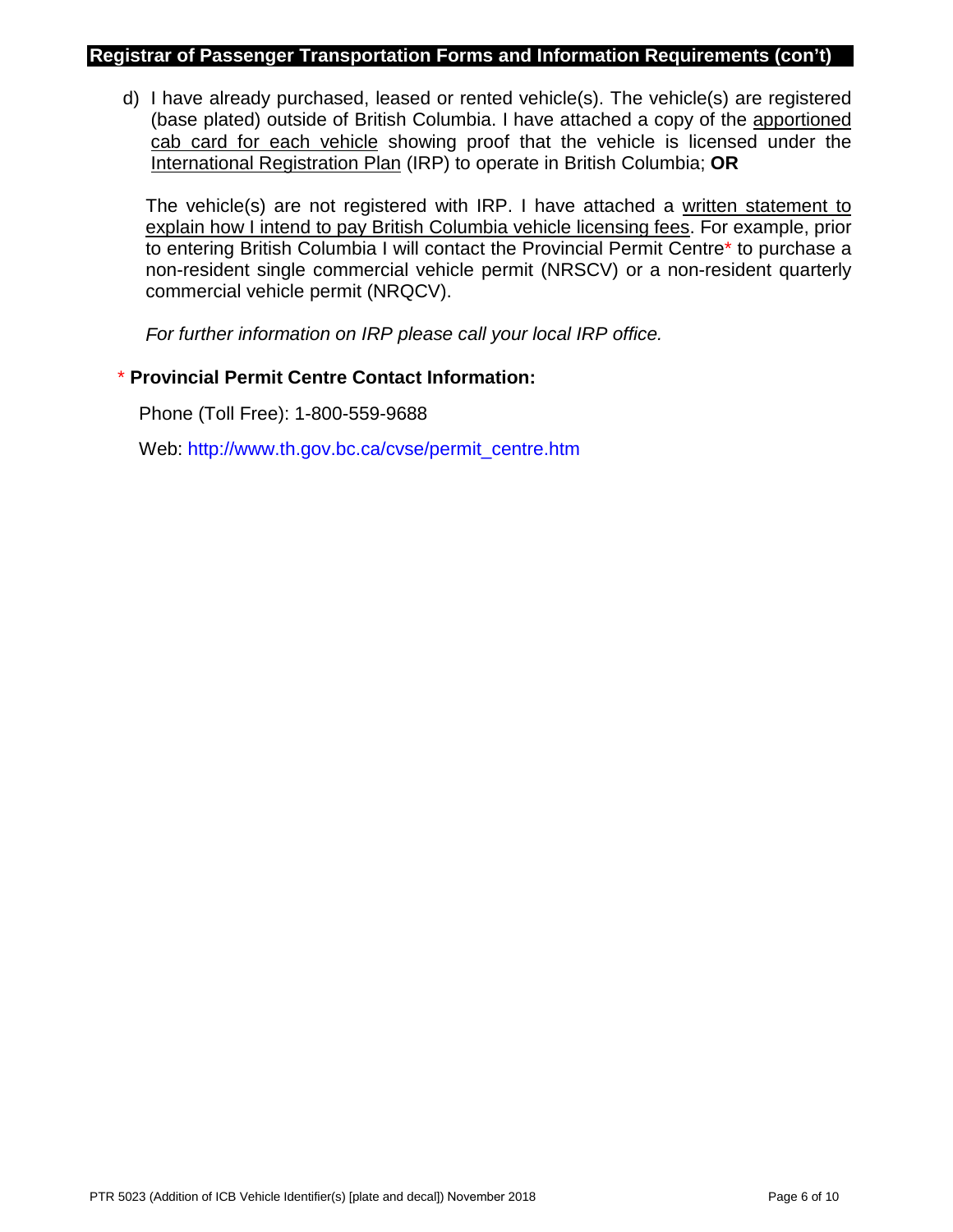### **Important Applicant Advisory**

**The filing of this application does not confer any permission or authority to operate additional commercial motor vehicle(s) under an Inter-City Bus licence.** 

**Applicants are advised to delay the purchase, lease or rental of vehicles until approval is obtained for the application.**

Before identifier(s) (plate and decal) can be issued, the PT Branch will contact applicants and request the required vehicle documents and identifier(s) fees.

The Registrar of Passenger Transportation (Registrar) must then be satisfied that a vehicle has met safety requirements before it can be operated as a commercial passenger vehicle.

In British Columbia, commercial passenger vehicles must be in compliance with provincial regulations as specified under Section 29 (Special Authorization) of the *Passenger Transportation Act* which can be viewed on the Registrar's website at: [http://www.bclaws.ca/EPLibraries/bclaws\\_new/document/ID/freeside/00\\_04039\\_01.](http://www.bclaws.ca/EPLibraries/bclaws_new/document/ID/freeside/00_04039_01)

Division 10 of the provincial Motor Vehicle Act Regulation (MVAR) sets out the regulations governing commercial passenger vehicles and requires compliance with Canada Motor Vehicle Safety Standards (CMVSS) under the mandate of Transport Canada.

### **Prior to the purchase, lease or rental of vehicles, applicants are advised to learn about provincial and federal regulations for commercial passenger vehicles.**

When considering the purchase, lease or rental of a vehicle for operation under a passenger transportation licence it is the licensee's responsibility to ensure that it meets Canadian Motor Vehicle Safety Standards. This is an ongoing obligation.

The *Commercial Vehicle Safety & Importation Information Sheet* (Form PTR 5005A) is available on the Registrar's website at<http://www.th.gov.bc.ca/rpt/> or by request at the PT Branch.

MVAR Division 10 can be viewed in full on the Commercial Vehicle Safety and Enforcement (CVSE) Branch website at:

[http://www.th.gov.bc.ca/cvse/safety\\_and\\_standards.htm.](http://www.th.gov.bc.ca/cvse/safety_and_standards.htm)

Vehicle Safety and Standards Notices and Bulletins are also posted on this website.

If you have questions regarding CMVSS compliance standards you can contact the CVSE Branch at:

Phone: 250-952-0577 Fax: 250-952-0578 Email: [Vehicle.Safety.Standards@gov.bc.ca](mailto:Vehicle.Safety.Standards@gov.bc.ca)

## **Changes to Business Address, Information and Records**

It is your responsibility to submit written notice to the Registrar, Passenger Transportation Branch, for any changes to:

- Legal Name
- Directors/Officers
- Business mailing address and/or physical location of records
- Authorized and/or delegated signatories

The following forms are available on the Registrar's website or by request at the Passenger Transportation Branch:

- Change of Address (Form PTR 5009)
- Signing Authority (Form PTR 5002)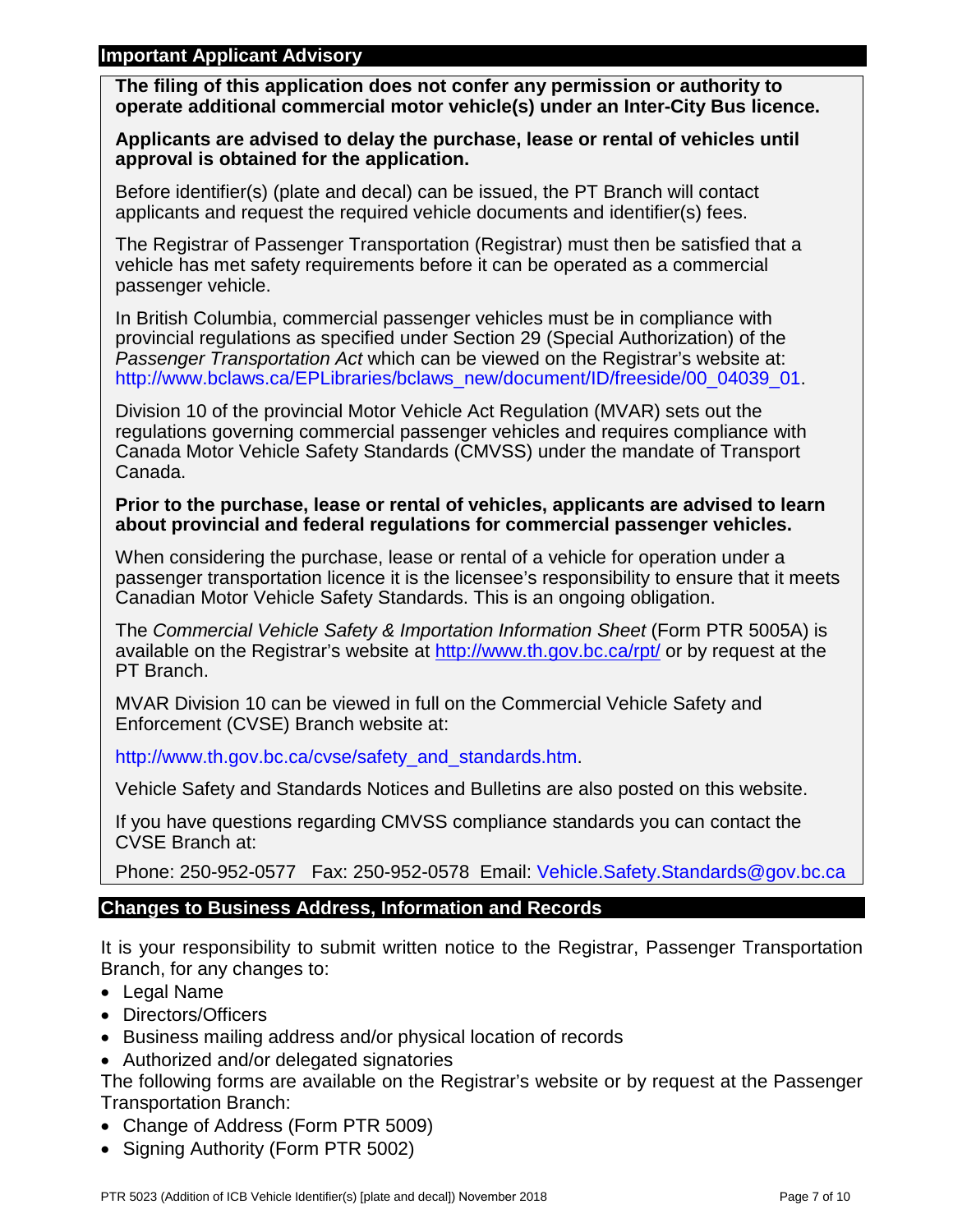| <b>BRITISH</b><br>OLUMBIA                                                                          | Ministry of Transportation<br>and Infrastructure                                                                                           | REGISTRAR, PASSENGER TRANSPORTATION BRANCH<br><b>SPECIAL AUTHORIZATION</b><br><b>ADDITION OF INTER-CITY BUS (ICB)</b><br><b>VEHICLE IDENTIFIER(S) (plate and decal)</b><br>Part 4, Passenger Transportation Act                                                                                                                                                                                                                                      |
|----------------------------------------------------------------------------------------------------|--------------------------------------------------------------------------------------------------------------------------------------------|------------------------------------------------------------------------------------------------------------------------------------------------------------------------------------------------------------------------------------------------------------------------------------------------------------------------------------------------------------------------------------------------------------------------------------------------------|
|                                                                                                    |                                                                                                                                            | Office Use Only<br>PT Application #                                                                                                                                                                                                                                                                                                                                                                                                                  |
|                                                                                                    | Legal Name of Applicant (complete one of the following)                                                                                    |                                                                                                                                                                                                                                                                                                                                                                                                                                                      |
| Individual / Sole Proprietor:                                                                      | Partnership<br>(Name each partner):                                                                                                        | Full Name of Legal Entity<br>(i.e. Corporation, LLC, Society, City):                                                                                                                                                                                                                                                                                                                                                                                 |
| Legal Name(s):                                                                                     |                                                                                                                                            |                                                                                                                                                                                                                                                                                                                                                                                                                                                      |
|                                                                                                    |                                                                                                                                            |                                                                                                                                                                                                                                                                                                                                                                                                                                                      |
|                                                                                                    |                                                                                                                                            |                                                                                                                                                                                                                                                                                                                                                                                                                                                      |
| <b>Identification and Contact Information</b><br>2.<br>All trade names (i.e. "doing business as"): |                                                                                                                                            |                                                                                                                                                                                                                                                                                                                                                                                                                                                      |
| Safety Certificate Number:                                                                         |                                                                                                                                            | Home Jurisdiction:                                                                                                                                                                                                                                                                                                                                                                                                                                   |
|                                                                                                    |                                                                                                                                            |                                                                                                                                                                                                                                                                                                                                                                                                                                                      |
| <b>Business Mailing Address:</b>                                                                   |                                                                                                                                            |                                                                                                                                                                                                                                                                                                                                                                                                                                                      |
|                                                                                                    |                                                                                                                                            | Postal/Zip Code:                                                                                                                                                                                                                                                                                                                                                                                                                                     |
| Physical Location of Records<br>(if different):                                                    |                                                                                                                                            |                                                                                                                                                                                                                                                                                                                                                                                                                                                      |
|                                                                                                    |                                                                                                                                            |                                                                                                                                                                                                                                                                                                                                                                                                                                                      |
|                                                                                                    |                                                                                                                                            | Postal/Zip Code:                                                                                                                                                                                                                                                                                                                                                                                                                                     |
| Phone:                                                                                             | Cell:                                                                                                                                      | Fax:                                                                                                                                                                                                                                                                                                                                                                                                                                                 |
| Email:                                                                                             |                                                                                                                                            | Website:                                                                                                                                                                                                                                                                                                                                                                                                                                             |
| Number of Identifier(s) (plate and decal)                                                          |                                                                                                                                            |                                                                                                                                                                                                                                                                                                                                                                                                                                                      |
| Add                                                                                                | Identifier(s) (plate and decal) to Passenger Transportation Licence number                                                                 |                                                                                                                                                                                                                                                                                                                                                                                                                                                      |
|                                                                                                    |                                                                                                                                            |                                                                                                                                                                                                                                                                                                                                                                                                                                                      |
|                                                                                                    |                                                                                                                                            | Identifier(s) Fee (\$100 for each identifier(s) (plate and decal) requested (check the appropriate box)                                                                                                                                                                                                                                                                                                                                              |
| Cheque (attached)                                                                                  | Money Order(attached)                                                                                                                      | Other<br><b>Credit Card</b>                                                                                                                                                                                                                                                                                                                                                                                                                          |
|                                                                                                    | $\odot$ Note: DO NOT SUBMIT CREDIT CARD INFORMATION. Read the credit card payment instructions included in this package.                   |                                                                                                                                                                                                                                                                                                                                                                                                                                                      |
| <b>Declarations</b><br>5.                                                                          |                                                                                                                                            |                                                                                                                                                                                                                                                                                                                                                                                                                                                      |
|                                                                                                    |                                                                                                                                            | I (we) declare that the statements and information contained in, attached to and submitted with this licence application                                                                                                                                                                                                                                                                                                                             |
|                                                                                                    | commitment to safe operation as identified in the Passenger Transportation Act.                                                            | form are true and correct; and I (we) understand that they are subject to verification and that any false or misleading<br>representations could result in the refusal or cancellation of the application and/or licence. I (we) also confirm my (our)                                                                                                                                                                                               |
| <b>Transportation Branch.</b>                                                                      |                                                                                                                                            | This form must be signed by the individual (sole proprietor), all partners in the partnership, a principal of the legal<br>entity (i.e. corporation, LLC, society, city) or a person with delegated signing authority as filed with the Passenger                                                                                                                                                                                                    |
| Full Name:                                                                                         |                                                                                                                                            | Title:                                                                                                                                                                                                                                                                                                                                                                                                                                               |
| Signature:                                                                                         |                                                                                                                                            | Date:                                                                                                                                                                                                                                                                                                                                                                                                                                                |
| Full Name:                                                                                         |                                                                                                                                            | Title:                                                                                                                                                                                                                                                                                                                                                                                                                                               |
| Signature:                                                                                         |                                                                                                                                            | Date:                                                                                                                                                                                                                                                                                                                                                                                                                                                |
| Passenger Transportation Branch<br>Suite 200 - 1500 Woolridge Street                               | An identifier fee in the amount of \$100 per motor vehicle (plate and decal) is applicable.<br>Phone: 604-527-2198<br>Fax:<br>604-527-2205 | Note: Upon the issuance of the respective identifier(s) (plate and decal), any outstanding identifier(s) not issued<br>on this application will be considered null and void. The application file will be closed. The licensee will be<br>required to file another application for addition of motor vehicle identifiers. There is no fee to file this application.<br>BC residents can call toll free through Enquiry BC:<br>Victoria: 250-387-6121 |
| Coquitlam, BC V3K 0B8                                                                              |                                                                                                                                            | Elsewhere in BC: 1-800-663-7867                                                                                                                                                                                                                                                                                                                                                                                                                      |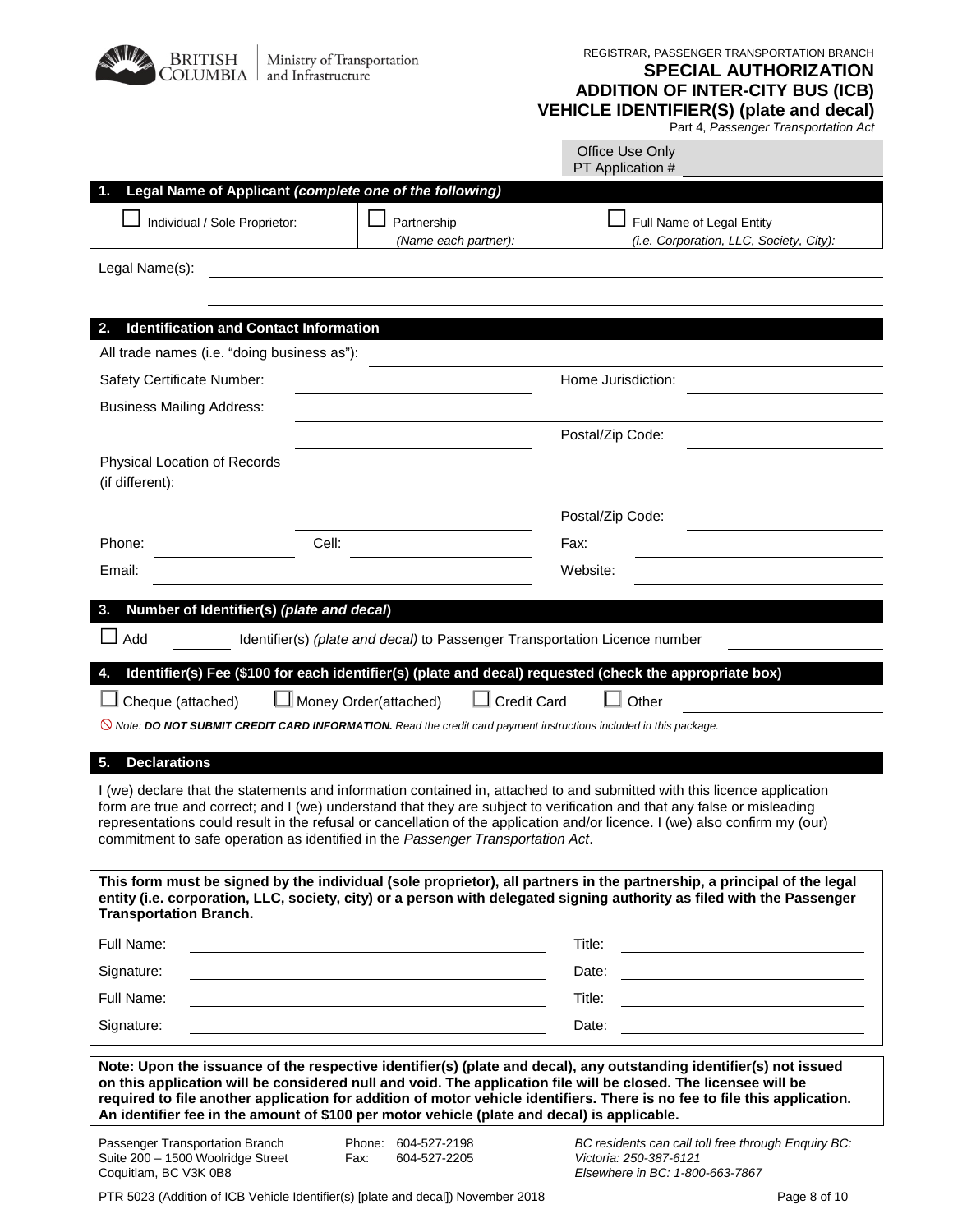

Part 4, *Passenger Transportation Act*

|                                                                                                                                                           | signing authority). This form cancels and replaces all prior Signing Authority forms submitted to the Branch.         | About this form: Submit this form to the Registrar, Passenger Transportation Branch, with new and transfer applications; and any time<br>there is a change in signing authority (including a change in the principals of a corporation and a change in the person(s) with delegated                                                                                                                                                                                                                                                                         |
|-----------------------------------------------------------------------------------------------------------------------------------------------------------|-----------------------------------------------------------------------------------------------------------------------|-------------------------------------------------------------------------------------------------------------------------------------------------------------------------------------------------------------------------------------------------------------------------------------------------------------------------------------------------------------------------------------------------------------------------------------------------------------------------------------------------------------------------------------------------------------|
| 1. Legal Name of Applicant (check one of the boxes and write the FULL legal name(s) on the line(s) below)                                                 |                                                                                                                       |                                                                                                                                                                                                                                                                                                                                                                                                                                                                                                                                                             |
| Individual / Sole Proprietor:                                                                                                                             | Partnership<br>(Name each partner):                                                                                   | Full Name of Legal Entity<br>(i.e. Corporation, LLC, Society, City):                                                                                                                                                                                                                                                                                                                                                                                                                                                                                        |
| Legal Name(s):                                                                                                                                            |                                                                                                                       |                                                                                                                                                                                                                                                                                                                                                                                                                                                                                                                                                             |
|                                                                                                                                                           |                                                                                                                       |                                                                                                                                                                                                                                                                                                                                                                                                                                                                                                                                                             |
| 2. Identification and Contact Information                                                                                                                 |                                                                                                                       |                                                                                                                                                                                                                                                                                                                                                                                                                                                                                                                                                             |
| All trade names (i.e. "doing business as"):                                                                                                               |                                                                                                                       |                                                                                                                                                                                                                                                                                                                                                                                                                                                                                                                                                             |
| <b>Business Mailing Address:</b>                                                                                                                          | <u> 1989 - Johann Barbara, martin amerikan basar dan basa dan basa dan basa dan basa dan basa dan basa dan basa d</u> |                                                                                                                                                                                                                                                                                                                                                                                                                                                                                                                                                             |
|                                                                                                                                                           |                                                                                                                       |                                                                                                                                                                                                                                                                                                                                                                                                                                                                                                                                                             |
| Physical Location of Records                                                                                                                              |                                                                                                                       |                                                                                                                                                                                                                                                                                                                                                                                                                                                                                                                                                             |
| (if different):                                                                                                                                           |                                                                                                                       |                                                                                                                                                                                                                                                                                                                                                                                                                                                                                                                                                             |
|                                                                                                                                                           |                                                                                                                       |                                                                                                                                                                                                                                                                                                                                                                                                                                                                                                                                                             |
| Phone:                                                                                                                                                    |                                                                                                                       |                                                                                                                                                                                                                                                                                                                                                                                                                                                                                                                                                             |
| Email:                                                                                                                                                    | Website:                                                                                                              |                                                                                                                                                                                                                                                                                                                                                                                                                                                                                                                                                             |
| 3. Persons with Delegated Signing Authority (Optional)<br><b>Full Name (Print)</b>                                                                        | <b>Position</b>                                                                                                       | Signature                                                                                                                                                                                                                                                                                                                                                                                                                                                                                                                                                   |
|                                                                                                                                                           |                                                                                                                       |                                                                                                                                                                                                                                                                                                                                                                                                                                                                                                                                                             |
|                                                                                                                                                           |                                                                                                                       |                                                                                                                                                                                                                                                                                                                                                                                                                                                                                                                                                             |
|                                                                                                                                                           |                                                                                                                       |                                                                                                                                                                                                                                                                                                                                                                                                                                                                                                                                                             |
| 604-527-2198, passengertransportationbr@gov.bc.ca                                                                                                         |                                                                                                                       | Collection of Personal Information: Personal information is collected by the Ministry of Transportation and Infrastructure – Passenger<br>Transportation Branch under section 26(c) of the Freedom of Information and Protection of Privacy Act (FOIPPA) for administering and<br>enforcing the Passenger Transportation Act and Passenger Transportation Regulation. Should you have any questions about the collection<br>of this personal information please contact: Registrar, Passenger Transportation Branch, 200 - 1500 Woolridge St. Coquitlam BC, |
| 4. Declaration of Owner(s)                                                                                                                                |                                                                                                                       |                                                                                                                                                                                                                                                                                                                                                                                                                                                                                                                                                             |
| of the individual (sole proprietor), partners or principals to sign for and bind the carrier on matters under the Passenger<br><b>Transportation Act.</b> |                                                                                                                       | I (we) understand that any delegation of signing authority to persons named in Section 3 does not relinquish or diminish the authority                                                                                                                                                                                                                                                                                                                                                                                                                      |
|                                                                                                                                                           |                                                                                                                       | I (we) authorize the persons named in Section 3 above to act on behalf of the carrier in all matters relating to the Passenger<br>Transportation Act, Passenger Transportation Act Regulation and policies and orders of the Passenger Transportation Board.                                                                                                                                                                                                                                                                                                |
| delegated signing authority.                                                                                                                              |                                                                                                                       | It is the responsibility of the individual (sole proprietor), all partners in the partnership, or a principal of the legal entity<br>(i.e. corporation, LLC, society, city) to formally advise the Passenger Transportation Branch of any change to persons with                                                                                                                                                                                                                                                                                            |
| (i.e. corporation, LLC, society, city).                                                                                                                   |                                                                                                                       | This form must be signed by the individual (sole proprietor), all partners in the partnership, or a principal of the legal entity                                                                                                                                                                                                                                                                                                                                                                                                                           |
| Full Name:                                                                                                                                                |                                                                                                                       | Title:                                                                                                                                                                                                                                                                                                                                                                                                                                                                                                                                                      |
| Signature:                                                                                                                                                |                                                                                                                       | Date:                                                                                                                                                                                                                                                                                                                                                                                                                                                                                                                                                       |
| Full Name:                                                                                                                                                |                                                                                                                       | Title:                                                                                                                                                                                                                                                                                                                                                                                                                                                                                                                                                      |
| Signature:                                                                                                                                                |                                                                                                                       | Date:                                                                                                                                                                                                                                                                                                                                                                                                                                                                                                                                                       |
| Passenger Transportation Branch<br>Suite 200 - 1500 Woolridge Street<br>Coquitlam, BC V3K 0B8                                                             | 604-527-2198<br>Phone:<br>Fax:<br>604-527-2205                                                                        | BC residents can call toll free through Enquiry BC:<br>Victoria: 250-387-6121<br>Elsewhere in BC: 1-800-663-7867                                                                                                                                                                                                                                                                                                                                                                                                                                            |

[PTR 5002 (Signing Authority) November 2018]